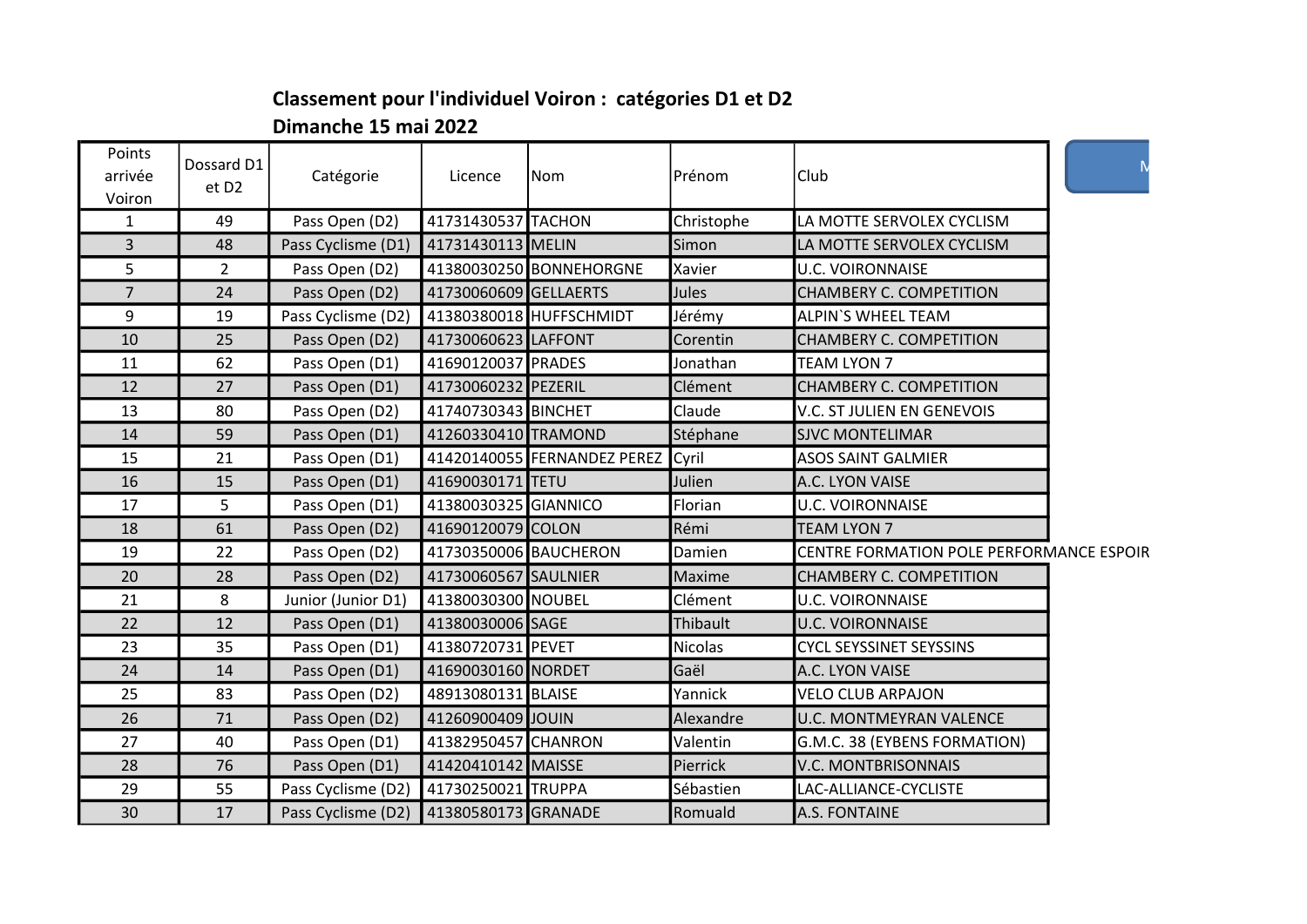| 31 | 78           | Pass Cyclisme (D2) | 41260280239 JANVIER   |                         | Franck          | <b>V.C. RAMBERTOIS</b>         |
|----|--------------|--------------------|-----------------------|-------------------------|-----------------|--------------------------------|
| 32 | 37           | Pass Cyclisme (D1) | 41382950117 BAROU     |                         | Yorick          | G.M.C. 38 (EYBENS FORMATION)   |
| 33 | 30           | Pass Cyclisme (D2) | 41380720217 BERNARD   |                         | Florian         | <b>CYCL SEYSSINET SEYSSINS</b> |
| 34 | 47           | Pass Open (D1)     | 41731430534 LALLEMANT |                         | Thomas          | LA MOTTE SERVOLEX CYCLISM      |
| 35 | 64           | Pass Open (D2)     | 41380150182 BLANCHIN  |                         | Mathieu         | <b>TEAM VERCORS</b>            |
| 36 | 33           | Pass Cyclisme (D1) | 41380720659 GEOFFROY  |                         | Camille         | <b>CYCL SEYSSINET SEYSSINS</b> |
| 37 | 85           | Pass Cyclisme (D2) | 48913080142 PELLETIER |                         | Jérôme          | <b>VELO CLUB ARPAJON</b>       |
| 38 | 73           | Pass Cyclisme (D2) | 41380100103 BOLCATO   |                         | <b>Alexis</b>   | UNION CYCLISTE RIVOISE         |
| 39 | 34           | Pass Open (D1)     | 41380720730 MAZURIER  |                         | <b>Alexis</b>   | <b>CYCL SEYSSINET SEYSSINS</b> |
| 40 | 38           | Pass Cyclisme (D2) | 41382950255 BESCOND   |                         | Didier          | G.M.C. 38 (EYBENS FORMATION)   |
| 41 | 45           | Pass Open (D2)     | 41731430239 BERTHOLET |                         | Sébastien       | LA MOTTE SERVOLEX CYCLISM      |
| 42 | 50           | Pass Open (D1)     | 41731430001 TERRIER   |                         | Vincent         | LA MOTTE SERVOLEX CYCLISM      |
| 43 | 63           | Pass Open (D1)     | 41690120087 RAYMOND   |                         | Simon           | <b>TEAM LYON 7</b>             |
| 44 | 20           | Pass Open (D1)     | 41380380016 WINTZ     |                         | Timothée        | <b>ALPIN'S WHEEL TEAM</b>      |
| 45 | 3            | Pass Open (D1)     | 41380030320 CARPANI   |                         | Cédric          | <b>U.C. VOIRONNAISE</b>        |
| 46 | 9            | Pass Open (D2)     | 41380030299 NOUBEL    |                         | Frédéric        | <b>U.C. VOIRONNAISE</b>        |
| 47 | 41           | Pass Open (D1)     | 41382950419 DURY      |                         | Romain          | G.M.C. 38 (EYBENS FORMATION)   |
| 48 | 51           | Pass Open (D1)     | 41731430325 VALLET    |                         | Valentin        | LA MOTTE SERVOLEX CYCLISM      |
| 49 | 53           | Pass Open (D1)     | 41730250002 LAGACHE   |                         | Jonathan        | LAC-ALLIANCE-CYCLISTE          |
| 50 | 68           | Junior (Junior D1) | 41260900435 DAMON     |                         | Antoine         | <b>U.C. MONTMEYRAN VALENCE</b> |
| 51 | 81           | Pass Open (D2)     | 41690340566 DUMAS     |                         | Antoine         | V.C. VILLEFRANCHE BEAUJOLAIS   |
| 52 | 18           | Pass Cyclisme (D2) | 41380380003 BEJUIS    |                         | Cédric          | <b>ALPIN'S WHEEL TEAM</b>      |
| 53 | 42           | Pass Open (D2)     | 41382950445 GEORJON   |                         | <b>Baptiste</b> | G.M.C. 38 (EYBENS FORMATION)   |
| 54 | 44           | Pass Open (D2)     | 41731430464 AMAND     |                         | Michaël         | LA MOTTE SERVOLEX CYCLISM      |
| 55 | $\mathbf{1}$ | Pass Cyclisme (D2) | 41380030319 BOISSY    |                         | Guenaël         | <b>U.C. VOIRONNAISE</b>        |
| 56 | 11           | Pass Cyclisme (D2) | 41380030335 PERCELAY  |                         | Grégoire        | <b>U.C. VOIRONNAISE</b>        |
| 57 | 54           | Pass Open (D1)     | 41730250025 PARIS     |                         | Hugo            | LAC-ALLIANCE-CYCLISTE          |
| 58 | 77           | Pass Open (D2)     |                       | 41260280128 HUFFSCHMIDT | David           | <b>V.C. RAMBERTOIS</b>         |
| 59 | 32           | Junior (Junior D1) | 41380720205 DOUMENG   |                         | Alban           | <b>CYCL SEYSSINET SEYSSINS</b> |
| 60 | 36           | Junior (Junior D1) | 41380720014 VANNIER   |                         | Axel            | <b>CYCL SEYSSINET SEYSSINS</b> |
| 61 | 82           | Pass Cyclisme (D1) | 42710470005 GOURGIN   |                         | Olivier         | <b>VC CHAROLLAIS</b>           |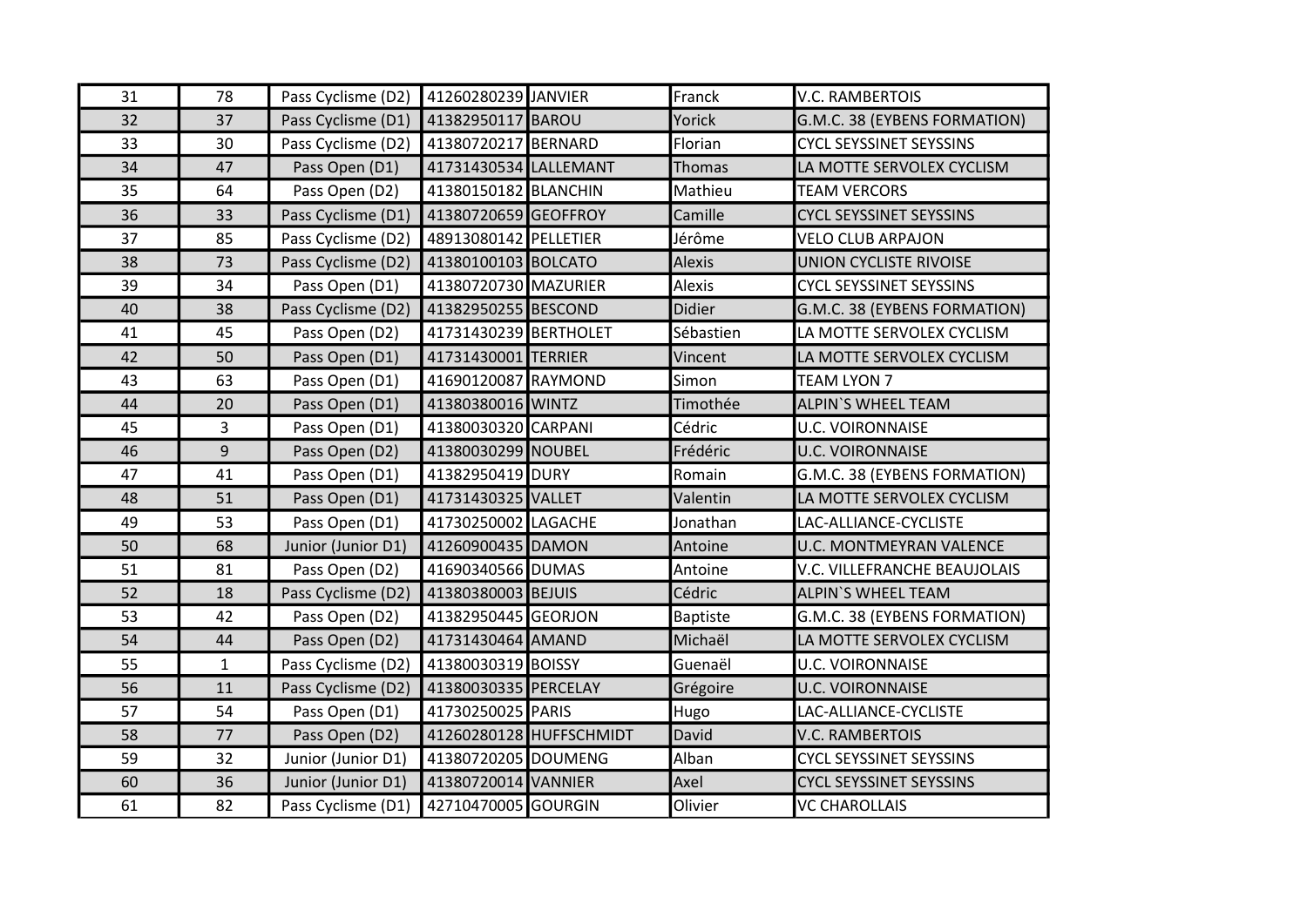| 62   | $\overline{7}$ | Junior (Junior D1) | 41380030347 LAVAL      |                               | Florian         | <b>U.C. VOIRONNAISE</b>           |
|------|----------------|--------------------|------------------------|-------------------------------|-----------------|-----------------------------------|
| 63   | 60             | Pass Open (D2)     | 41690120077 BANOS      |                               | Christophe      | <b>TEAM LYON 7</b>                |
| 64   | 56             | Pass Open (D1)     | 41690260569 LEVRAT     |                               | Thibaud         | LYON SPRINT EVOLUTION             |
| 65   | 39             | Pass Cyclisme (D2) | 41382950471 BOUCHER    |                               | Florian         | G.M.C. 38 (EYBENS FORMATION)      |
| 66   | 79             | Junior (Junior D1) | 41380020189 DARLE      |                               | Loic            | V.C. RHODANIEN                    |
| 67   | 52             | Pass Cyclisme (D2) | 41730250027 KHRAIEF    |                               | Majdi           | LAC-ALLIANCE-CYCLISTE             |
| 77   | 10             | Pass Cyclisme (D2) | 41380030088 PELTIER    |                               | Mickaël         | <b>U.C. VOIRONNAISE</b>           |
| 77   | 70             | Pass Cyclisme (D2) | 41260900065 DUROUX     |                               | Charly          | <b>U.C. MONTMEYRAN VALENCE</b>    |
| 77   | 31             | Pass Cyclisme (D1) |                        | 41380720725 BRITO ANTUNES     | Matthieu        | <b>CYCL SEYSSINET SEYSSINS</b>    |
| 77   | 72             | Pass Open (D1)     | 41260900239 PELAT      |                               | Albin           | U.C. MONTMEYRAN VALENCE           |
| 77   | 13             | Pass Open (D1)     | 41690030158 BOUCHARD   |                               | Paul André      | A.C. LYON VAISE                   |
| 77   | 23             | Pass Open (D2)     | 41730060200 ABBAD      |                               | Sélim           | CHAMBERY C. COMPETITION           |
| 77   | $\overline{4}$ | Pass Cyclisme (D1) |                        | 41380030330 DEKAEZMAKER       | <b>ROMAIN</b>   | <b>U.C. VOIRONNAISE</b>           |
| 77   | 74             | Pass Open (D2)     | 41380100021 ZANCANARO  |                               | Eric            | UNION CYCLISTE RIVOISE            |
| 77   | 84             | Pass Cyclisme (D1) | 48913080151 DUBOIS     |                               | Geoffrey        | <b>VELO CLUB ARPAJON</b>          |
| 77   | 75             | Pass Open (D1)     | 53060400056 GARNIER    |                               | <b>PASCAL</b>   | US PEGOMAS CYCLISME               |
| 77   | 16             | Pass Cyclisme (D1) | 41380580212 CARTIER    |                               | Stéphane        | A.S. FONTAINE                     |
| 77   | 26             | Pass Open (D2)     | 41730060592 MANGEOT    |                               | Matthieu        | CHAMBERY C. COMPETITION           |
| 77   | 66             | Pass Cyclisme (D1) | 41380150229 LE MAUFF   |                               | Franck          | <b>TEAM VERCORS</b>               |
| 77   | 86             | Pass Open (D2)     | 51340280007 BONNIOL    |                               | <b>BRUNO</b>    | VELO CLUB METROPOLITAIN URBANBIKE |
| 77   | 58             | Pass Open (D1)     | 41260330071 SAINTOMER  |                               | Louison         | <b>SJVC MONTELIMAR</b>            |
| 77   | 29             | Pass Open (D2)     | 41380720285 BERNADAC   |                               | Arthur          | <b>CYCL SEYSSINET SEYSSINS</b>    |
| 77   | 69             | Pass Open (D1)     | 41260900082 DREVON     |                               | Corentin        | <b>U.C. MONTMEYRAN VALENCE</b>    |
| 1000 | 43             | Pass Open (D2)     | 41382950323 GRESANT    |                               | Sébastien       | G.M.C. 38 (EYBENS FORMATION)      |
| 1000 | 65             | Pass Cyclisme (D2) |                        | 41380150217 JALLIFFIER TALMAT | Thomas          | <b>TEAM VERCORS</b>               |
| 1000 | 6              | Pass Open (D2)     | 41380030187 KAIQUE     |                               | Anthony         | <b>U.C. VOIRONNAISE</b>           |
| 1000 | 46             | Pass Open (D1)     | 41731430546 BIZZOZZERO |                               | Rémi            | LA MOTTE SERVOLEX CYCLISM         |
| 1000 | 57             | Junior (Junior)    | 41690260393 VAVRE      |                               | <b>Baptiste</b> | LYON SPRINT EVOLUTION             |
| 1000 | 67             | Pass Open (D2)     | 41420100104 BROC       |                               | Geoffrey        | U.C. FOREZ 42                     |